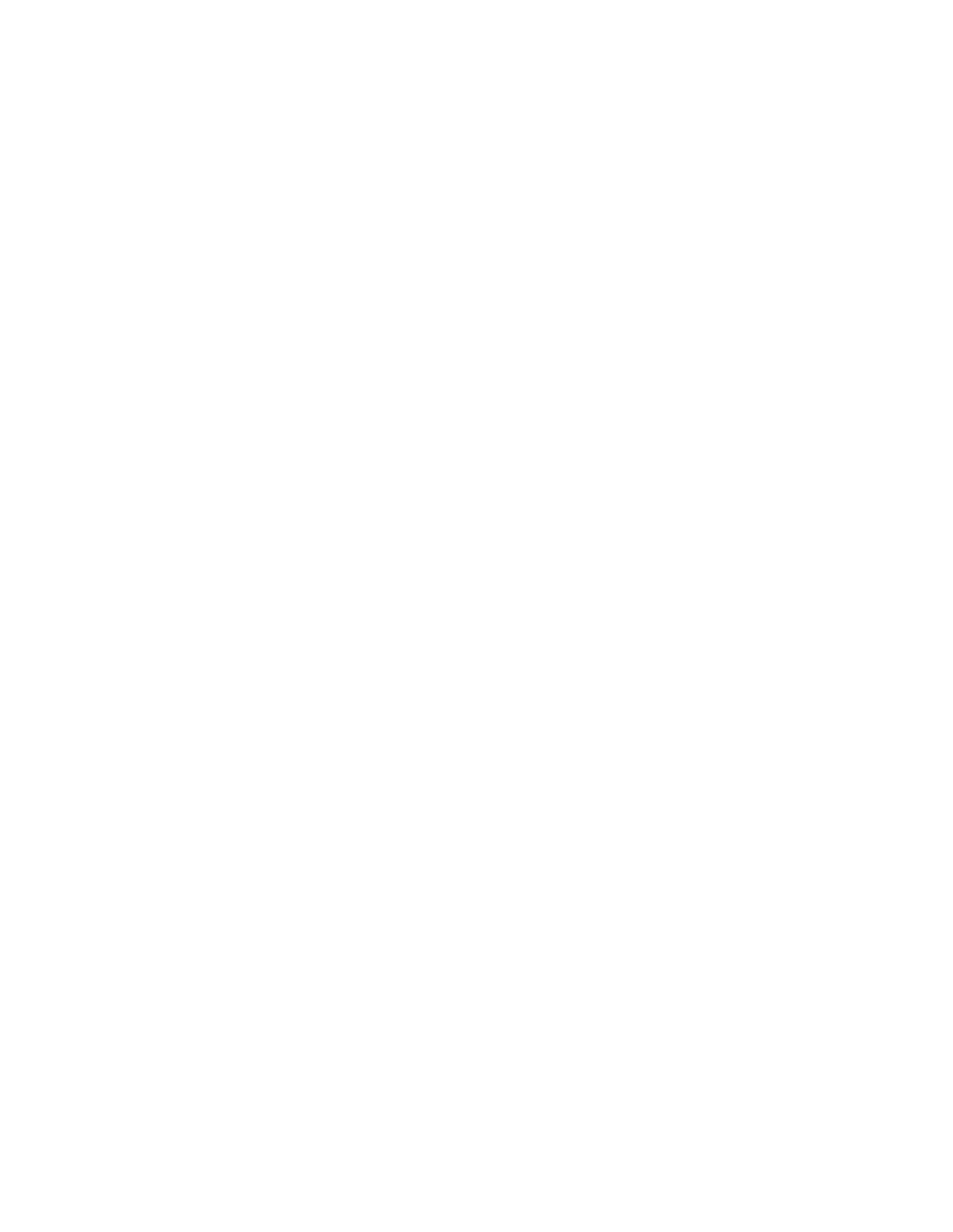# **BOSTON REGION METROPOLITAN PLANNING ORGANIZATION**



Stephanie Pollack, MassDOT Secretary and CEO and MPO Chairman Karl H. Quackenbush, Executive Director, MPO Staff

# *TECHNICAL MEMORANDUM*

**DATE: April 15, 2015** 

**TO: Boston Region MPO** 

**FROM: Sean Pfalzer and William Kuttner** 

**RE: Long-Range Transportation Plan Evaluation Criteria** 

# **1 OVERALL SCORING SYSTEM**

For the 2040 LRTP, 38 projects classed as "major infrastructure" were evaluated by MPO staff. Based on these evaluations, MPO staff recommended inclusion of 13 of these projects in the LRTP, four of which were already programmed in the current TIP. Each of these 38 projects was given a numerical score, and this score to a large extent determined which projects were recommended for inclusion in the LRTP.

Each project was given a "high," "medium," or "low" rating in each of six rating categories. Expressing these ratings as numerical values of three, two, or one point respectively, the scores were summed resulting in a single numerical score for each project. While the scores could range from 18 points (six "high" scores) down to only 6 points, the 38 Major infrastructure projects ranged between 14 and 7 points.

Of the 13 projects recommended for inclusion in the LRTP, all had 11 or more points. Five projects had scores of at least 11 but were not recommended for inclusion because their costs were beyond the funding capabilities of the MPO regardless of their high scores.

# **1.1 Six Rating Categories**

The rating categories were established based on the MPO's adopted goals and focused on the primary goals addressed by Major Infrastructure projects:

- Safety
- System Preservation
- Capacity Management and Mobility (3 sub-categories include impacts to automobiles, buses, and pedestrian/bicyclists)
- Economic Vitality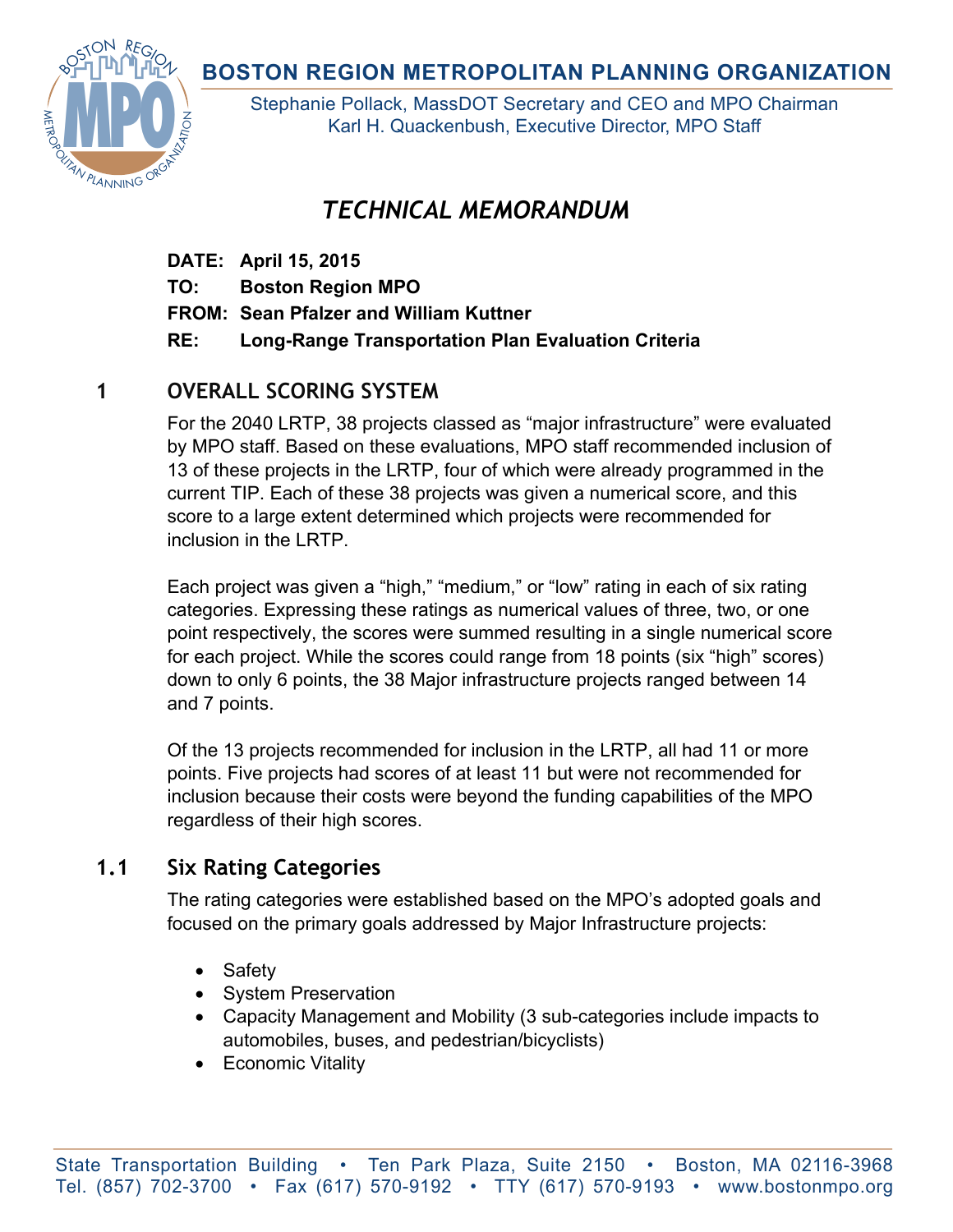The value of a project for each of these six areas was in turn characterized by a number of different factors. The evaluation criteria were grouped into the appropriate rating areas. MPO staff also identified or developed appropriate quantitative data and indices to help inform the scoring. As far as practicable, these criteria and indices had to be applied to all projects so that comparisons could be made between fundamentally dissimilar projects. More information on the evaluation criteria is presented below.

#### **1.2 Role of Judgment in Determining a Score**

Even with a reasonably complete set of planning-level evaluation data, the use of judgment is unavoidable in deciding which of the three scores to give projects for each of the six rating categories. There is, however, a structure within which judgment is applied. This process can be seen as a balancing of three factors:

- The needs in the proposed project area
- The criteria the proposed project addresses
- The impact a project can have in addressing the identified needs and advancing MPO goals

Of these three factors, the needs are perhaps best understood because they are derived from existing conditions. The configurations of proposed improvements are at this point conceptual and the extent and intensity of anticipated improvements can only be surmised.

Costs are not mentioned explicitly in these three factors. As a general rule, however, more costly projects will often have a larger impact. For instance, the safety and capacity of an obsolete intersection can be improved by rebuilding it to modern standards. In some instances constructing some kind of grade separation might be warranted. The costs will inevitably be greater but the benefits should also be greater. MPO staff accounted for cost to inform the safety rating for projects in order to compare projects across purpose and scale.

## **2 DEVELOPING SCORES IN EACH CATEGORY**

One of the difficulties of scoring projects is choosing a scoring convention that will allow a valid comparison of dissimilar projects. Furthermore, fair and usable scoring conventions need to be developed separately for each of the six rating categories.

In developing a score it is important to consider the amount of improvement a project might be expected to achieve. This kind of project impact has been represented in this analysis by characterizing candidate projects by a very general "project concept." The six project concepts used here are: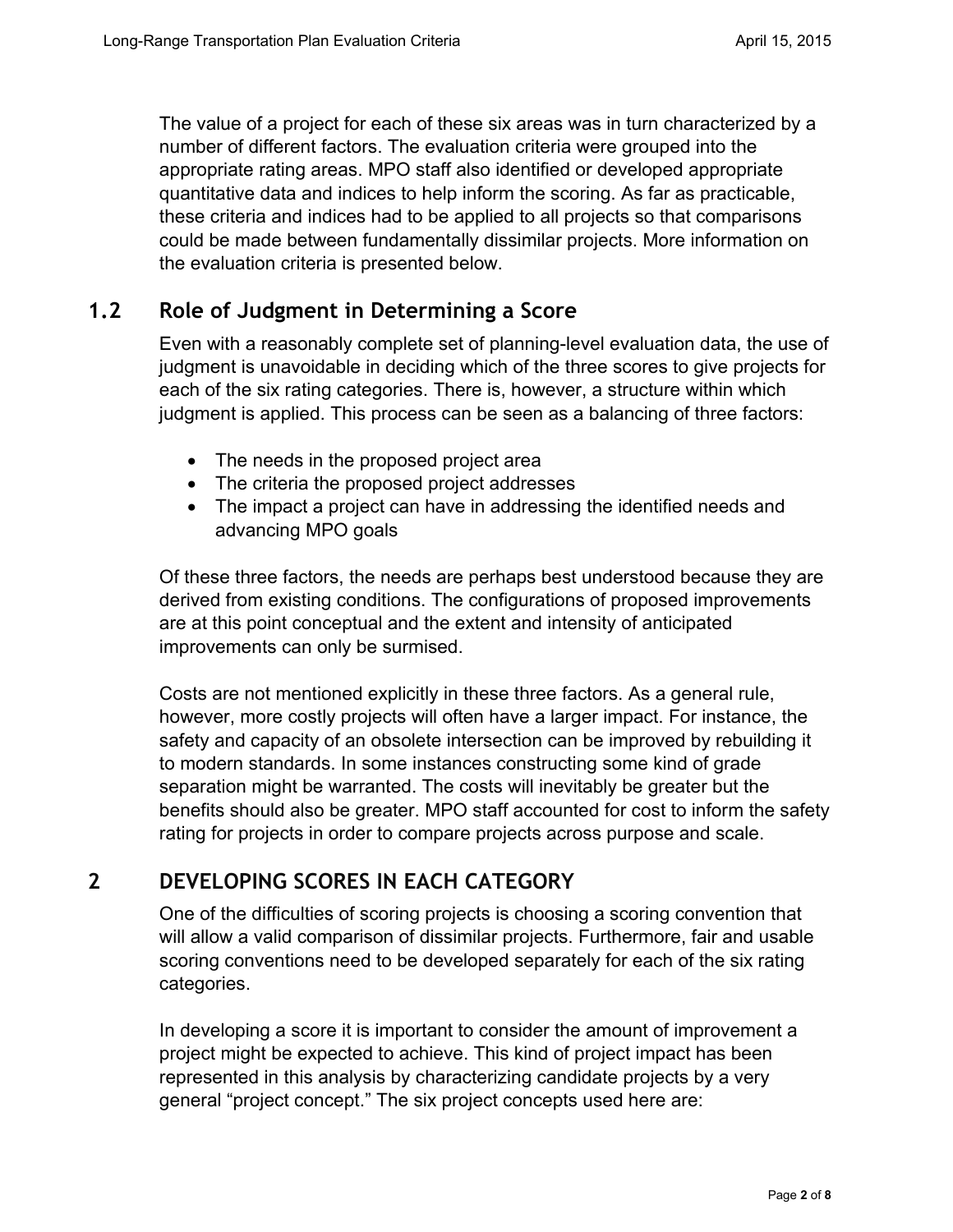- Adding new grade separation
- Reconstructing of a major interchange
- Reconstructing of a minor interchange
- Significant widening of a road
- Minor widening of a road
- Reducing roadway capacity

The amount of improvement to safety and capacity in and near the project area will to some degree depend on the project concept.

The balance of this memo considers the rating categories individually. The indices, factors, and judgments that could result in a high, medium, or low score being assigned to a particular project are described and discussed for each of the six rating categories.

#### **2.1 Safety**

MPO staff maintains extensive databases of regional crash history, and these were used to assess the safety improvement needs for interchanges, express highways, and regional arterials. Crash history is measured using the "equivalent property damage only" index, abbreviated as EPDO. Crashes resulting in a fatality are given ten points, crashes resulting in injury five points, and propertydamage-only crashes are given only one point. Given the relative infrequency of accidents, using the most recent three years of EPDO data in the candidate project areas gives a reasonable idea of the safety needs at that location.

Using the project-area EPDO values, staff developed indices that relate the crash history to project costs and projected users. Regional safety "hot spots" are identified by EPDO and may be addressed by candidate projects. EPDO related to specific modes and vehicle classes are also calculated and reviewed. These EPDO-based metrics include:

- Cost per EPDO ("cost effectiveness"): Estimated project cost divided by the EPDO value
- Average annual EPDO per 100,000,000 vehicles ("crash rate" or "risk"): Average annual EPDO value divided by average annual traffic volumes per 100,000,000 vehicles: ((EPDO/3)/(AADT\*330))\*100,000,000
- EPDO concentrations
	- o Top 200 Crash Cluster Locations (Total EPDO)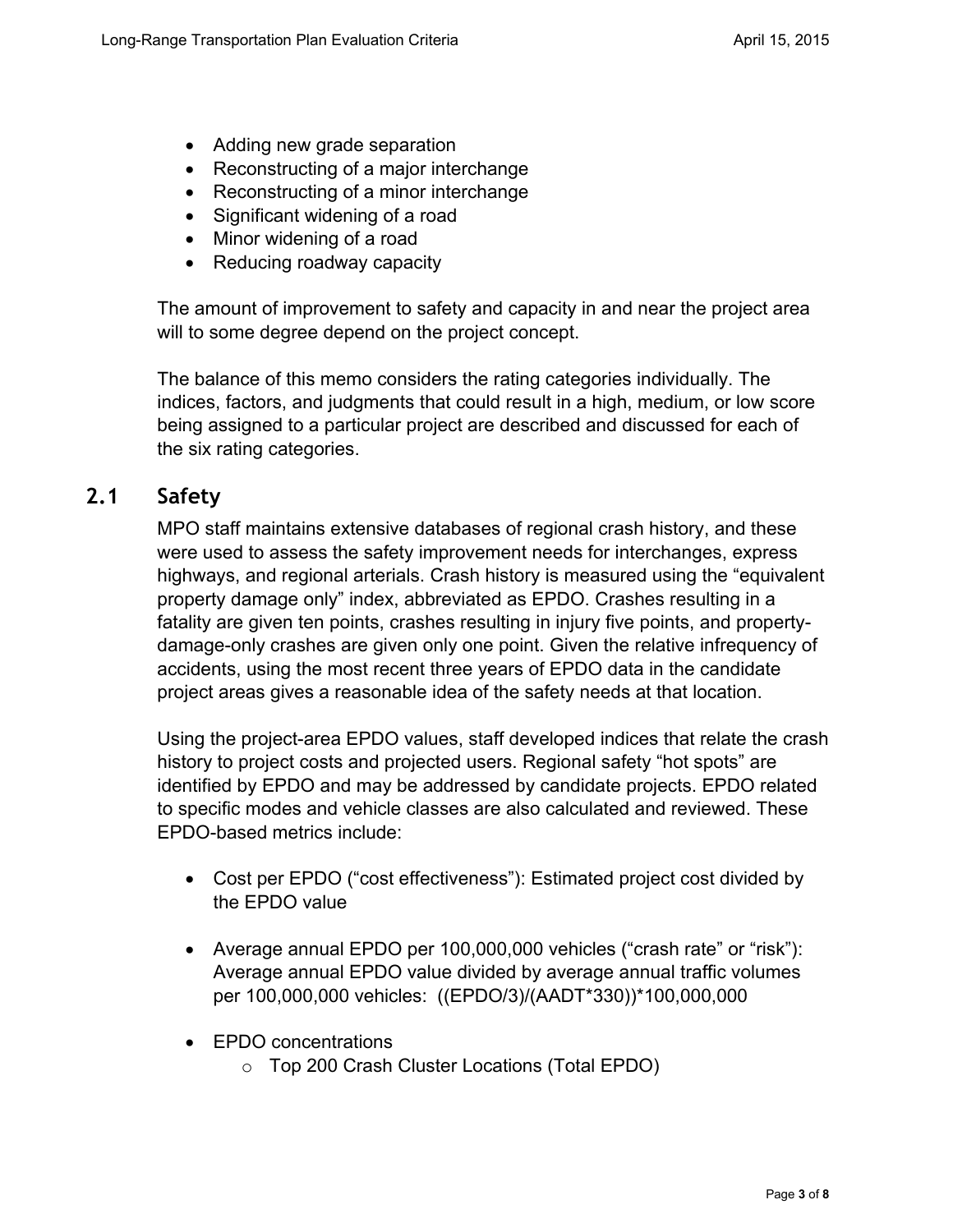- o Highway Safety Improvement Program (HSIP) Cluster (Total EPDO)
- o MPO-identified Truck Cluster (Truck-involved EPDO)
- o HSIP Bicycle Cluster (bicycle-involved EPDO)
- o HSIP Pedestrian Cluster (pedestrian-involved EPDO)

Choosing a score in the safety category requires comparing the severity of the safety problem with the improvement impact of the candidate project. As a general rule, the lower score of the two factors was the final score:

- Low: Either the need or the project benefit is low. Other factor may be higher
- Medium: Either the need or the project benefit is medium. Other factor may be higher
- High: Both the safety need and project benefit is high

In assessing the project impact the project concept offers some general guidance:

- Adding new grade separation Low to medium
- Reconstructing of a major interchange Medium to high
- Reconstructing of a minor interchange Low to high
- Significant widening of a road Low to high
- Minor widening of a road Low to high
- Reducing roadway capacity **Medium**

An example of an improvement with a high safety benefit would be one that eliminates peak-period use of breakdown lanes on express highways or eliminates dangerous weaving movements at major interchanges.

## **2.2 System Preservation**

MPO staff was able to use the state Road Inventory File and other sources to develop quantitative data for most candidate projects. The measured criteria include:

#### **Improves substandard pavement**

- o Pavement Condition ("fair" or "poor" pavement merit improvement)
- o Number of lane-miles improved
- **Improves substandard bridge**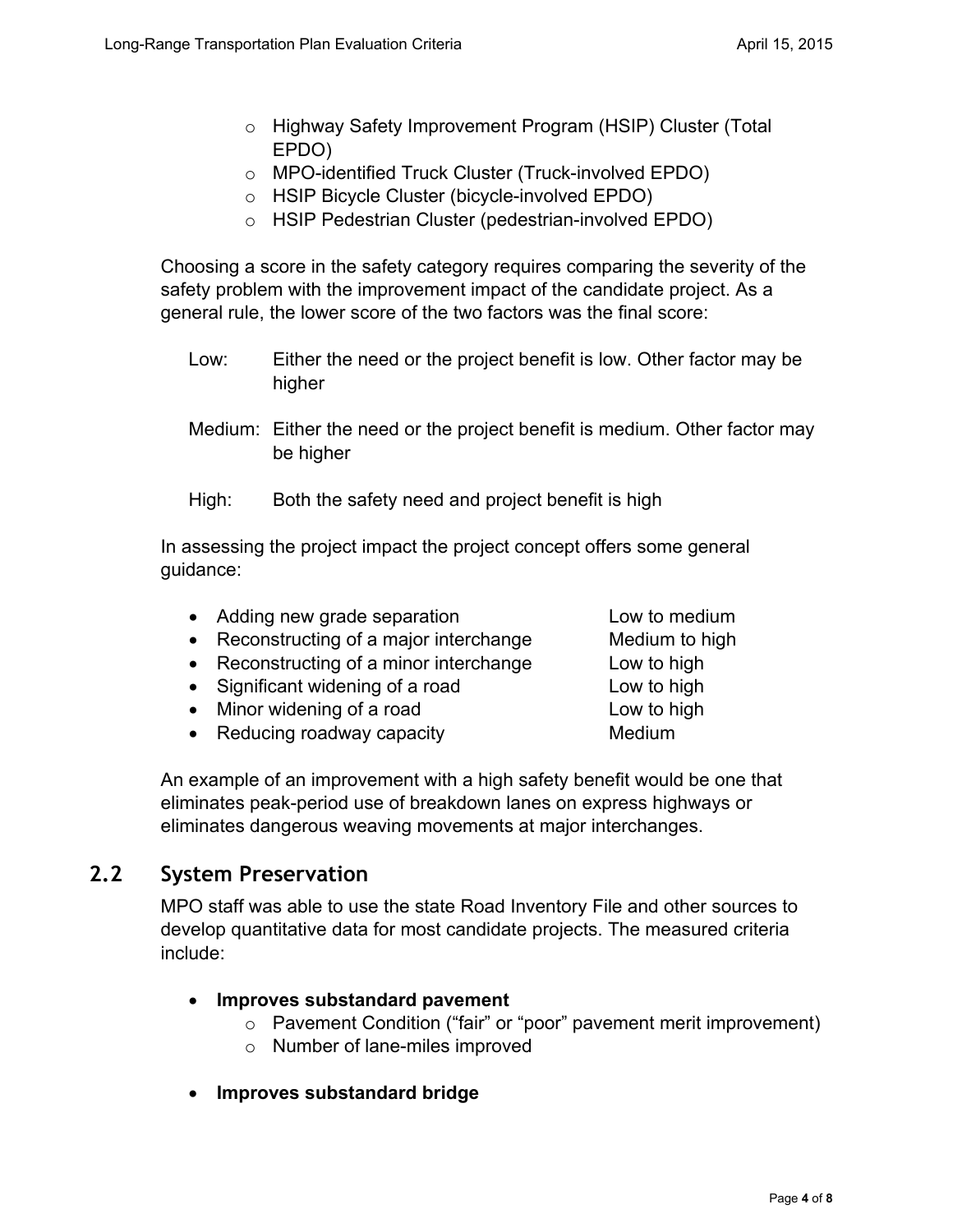- o Bridge Condition (structurally deficient or functionally obsolete merit improvement)
- o Number of substandard bridges addressed

#### **Improves sidewalk infrastructure**

- o Number of sidewalk miles improved
- **Improves bicycle facilities**
	- o Number of bicycle lane-miles improved
- **Improves emergency response or ability to respond to extreme conditions**
	- o Improves access to an emergency support location
	- o Implements climate change adaptation strategies

The system preservation score was a judgment based on reviewing all the measured factors. An index that collapsed all the above factors into a single number was not used.

#### **2.3 Capacity Management/Mobility: Autos**

As part of the LRTP Needs Assessment, MPO staff analyzed several congestion measurements for both current and future conditions based on travel time, travel speed, and volume/capacity ratios to identify the worst bottleneck locations in the region. These MPO-identified bottleneck locations from the Needs Assessment were used to assess mobility-related needs of both express highways and regional arterials. Staff then assessed the impact of the project on managing capacity and improving mobility. The category scoring generally followed this pattern:

- Low: Project is not at an MPO-identified bottleneck location MPO-identified bottleneck would receive limited or no benefit
- Medium: MPO-identified bottleneck will be addressed to a medium degree Non-bottleneck location is substantially improved
- High: MPO-identified bottleneck location is substantially improved New connection will improve mobility to a high degree

As in the safety category, levels of need and project benefit will vary across candidate projects, and judgment must be used to arrive at a score. A few examples can help illustrate this process.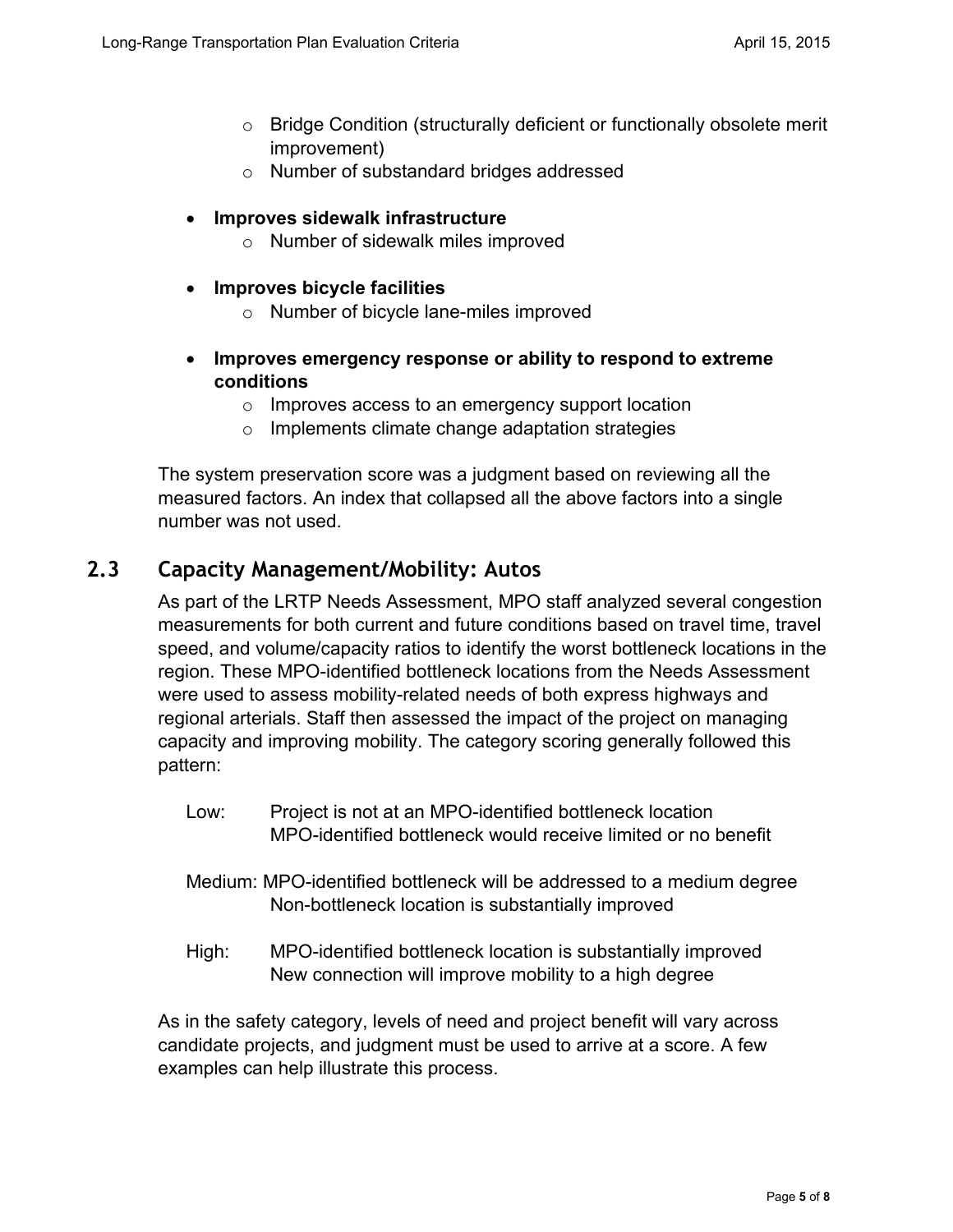Three projects that rated low, the I-290/I-495 interchange in Hudson, the Routes 126/135 junction in Framingham, and Middlesex Turnpike in Bedford were not MPO-identified bottleneck locations simply because other locations were significantly worse. Highland Avenue in Newton and Montvale Avenue in Woburn were also not MPO-designated bottlenecks. However, in these instances the improvements were considered great enough that the projects were given the score of "medium." Complete reconstructions of old interchanges can also earn the medium ranking in the same way.

The heavily used I-93/I-95 interchange in Woburn is near the top of the list of regional bottlenecks. The improvements to the interchange and nearby roadways proposed as part of project reconstruction will result in a major improvement to regional traffic flow. At the other extreme is rebuilding the Boston Street overpass over the Lowell commuter rail line near the Wilmington-Woburn city line creates a completely new access corridor to an industrial area thereby earning a "high" rating.

#### **2.4 Capacity Management/Mobility: Buses**

To determine the bus mobility rating for congestion management, MPO staff considered the level of bus service (MBTA and other local bus services) within the project area based on the number of routes and number of scheduled weekday bus trips. Then, using the auto mobility rating as the baseline, MPO staff assessed whether the bus service within area derived the same level of improvement as automobiles. The general scoring pattern for this category was:

- Low: No bus service within the project area or bus service will not be improved Limited bus service and small to medium improvement for bus service Some bus service within the project area but little bus service improvement
- Medium: Some bus service within the project area; and moderate service improvement Significant bus service within the project area and smaller service improvement
- High: Significant project area bus service and significant service improvement

Judgment was required where projects seemed to fall between scoring levels. An example is the proposed Boardman Street grade separation. This is a severe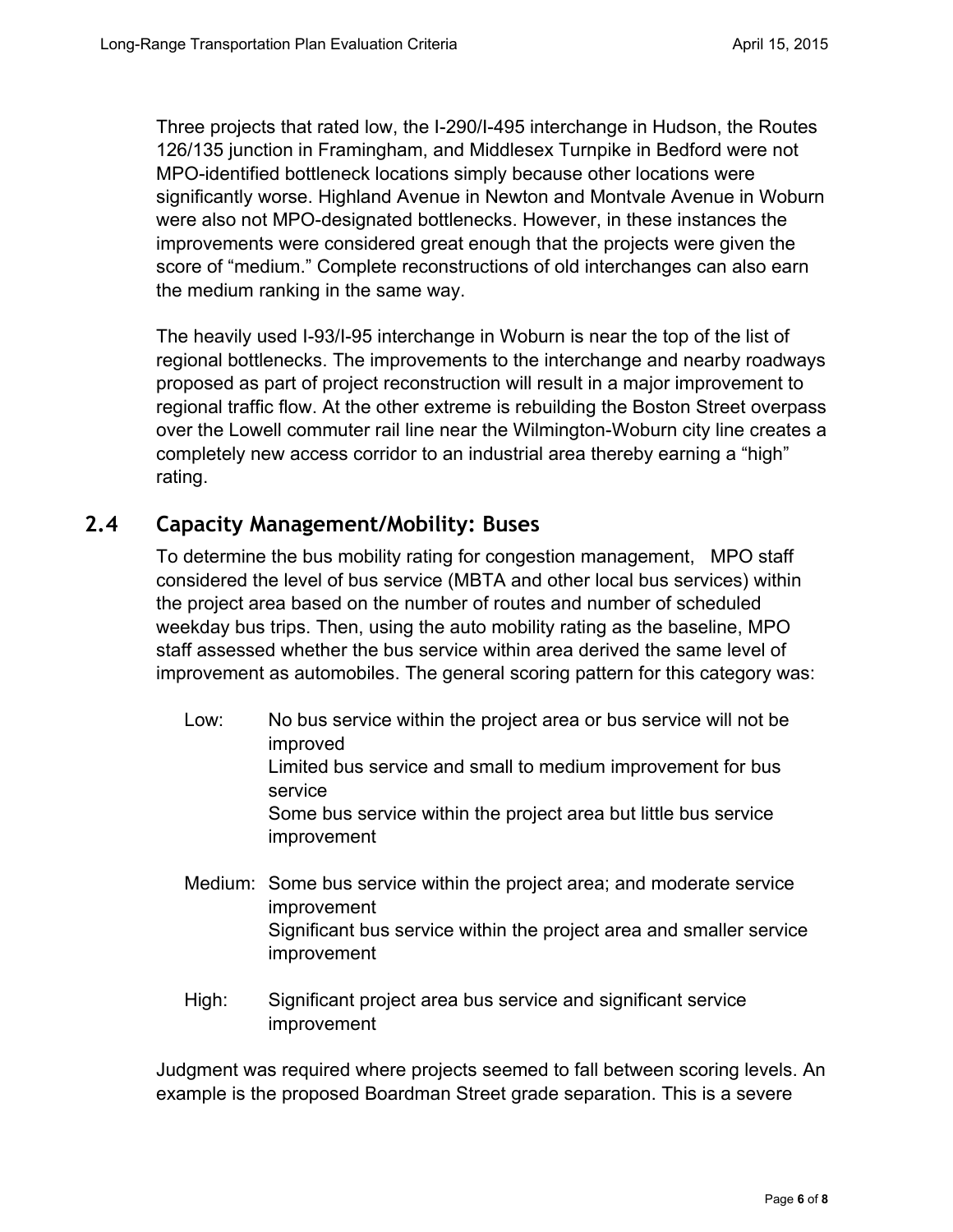arterial bottleneck causing delay to a large number of buses on some of the MBTA's longest bus routes. However, because speeding traffic on this part of Route 1A would only shorten the bus travel times by a small percentage, a "medium" score for bus mobility has been assigned to the project.

The Route 3 widening would be a major improvement in a corridor that is considered to only have moderate congestion, as compared with its connecting highway, the Southeast Expressway. Few MBTA buses would benefit from the Route 3 widening, so the bus mobility score is "low." Closer to downtown Boston, the Southampton Street interchange improvements would make a moderate impact at a location with severe congestion. Because more bus services would benefit, both auto and bus mobility improvements are rated "medium."

#### **2.5 Capacity Management/Mobility: Pedestrians and Bicycles**

For the two non-motorized modes, the mobility issues relate primarily to the completeness and ease-of-use of the system of paths, sidewalks, and roads available for non-motorized travel. In evaluating candidate projects, MPO staff evaluates to what degree, if any, a project:

#### **Expands bicycle network, especially closing gaps in the system:**

- o Number of bicycle lane-miles added to the network
- o Bay State Greenway Priority 100 project element
- o High Priority Gap (flagged in the MPO's Network Evaluation Study)
- **Expands sidewalk network**
	- $\circ$  Number of sidewalks miles added to the network
- **Improves transit access and intermodal connections**
	- o Access to transit stations are improved for bicyclists and/or pedestrians

The project scores for this category reflect these benefit judgments:

- Low: Bicycle and pedestrian facilities are not applicable to the project Bike/pedestrian facilities will be expanded to a low degree
- Medium: Bike/pedestrian facilities will be expanded to a moderate degree Project meets healthy transportation policy directive standards
- High: Bike/pedestrian facilities will be expanded to a high degree Project exceeds healthy transportation policy directive standards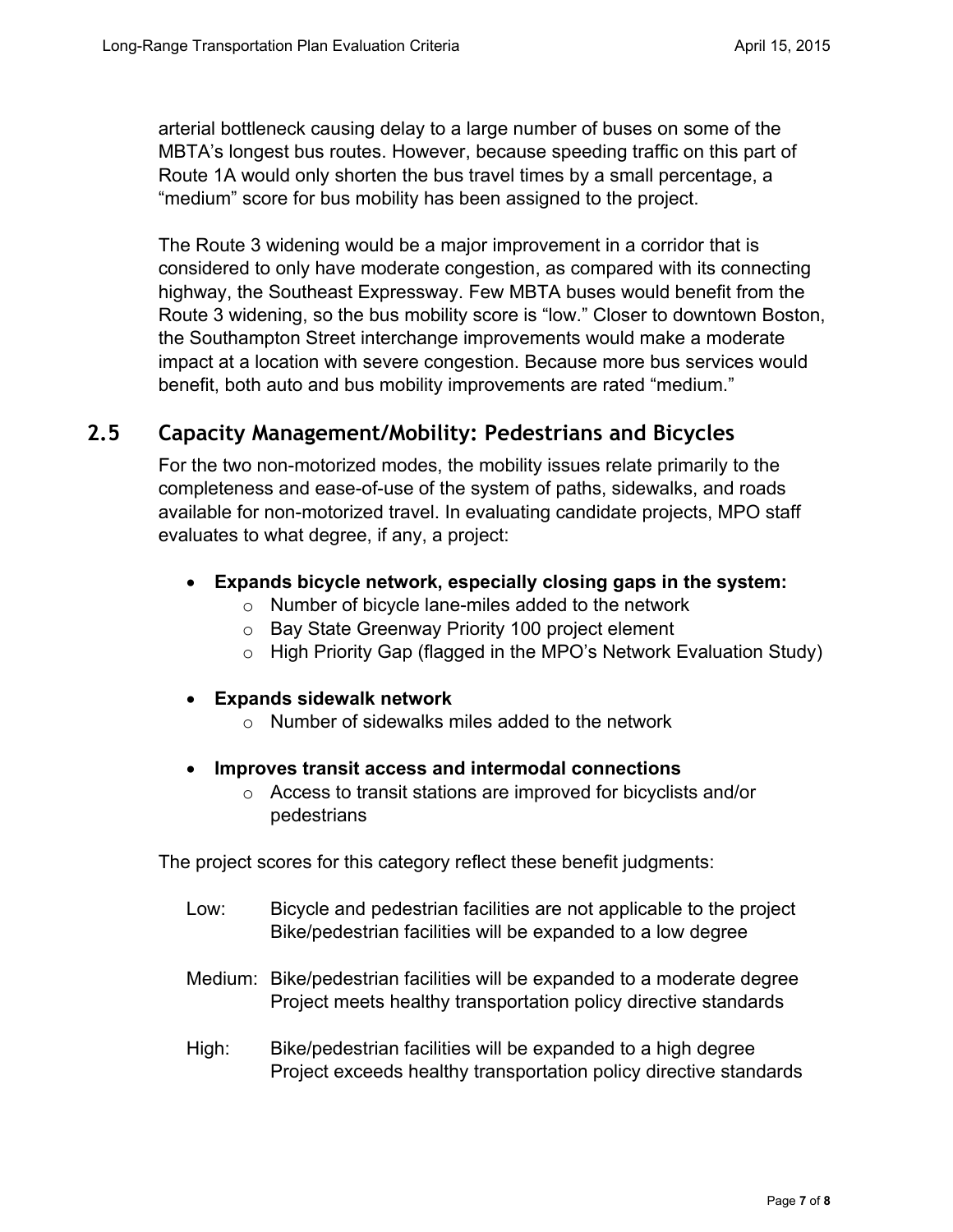### **2.6 Economic Vitality**

While any major transportation improvement can be expected to contribute to economic vitality, the ratings in this category reflect to what degree the improvements support the land use objectives embraced by the MPO. A candidate project can support these objectives if it:

#### **Provides access to target development area**

o Vehicle, transit, bicycle, or pedestrian access improvements

#### **Serves existing area of concentrated development**

 $\circ$  High population and employment density for type of community

#### **Facilitates new development**

 $\circ$  Transportation project is tied to new development proposals

The project scores for this category reflect these benefit judgments:

- Low: Project does not provide access to a targeted development area or area of concentrated development.
- Medium: Project provides access to a targeted development area or area of concentrated development to a moderate degree or facilitates economic development
- High: Project provides access to a targeted development area or area of concentrated development to at least a moderate degree, and it facilitates new development.

SP/WK/wk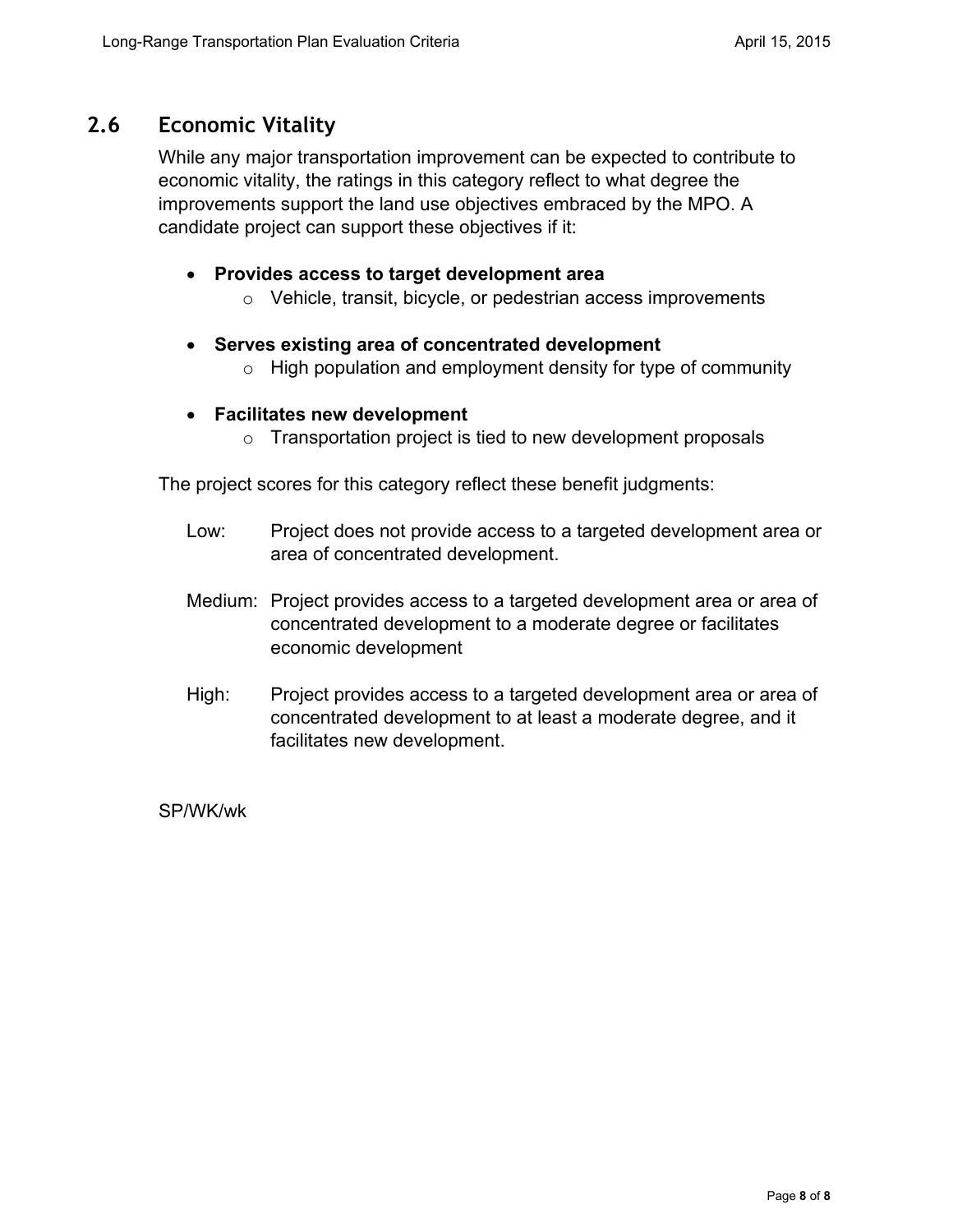| <b>Abbreviated Project Name</b>               | <b>Project</b>                | <b>Cost AADT</b> | <b>Safety</b> | EPDO<br>$\overline{5}$<br>$\circ$<br>$\mathbf C$ | ehicles<br>000<br>00,000,<br>↽<br>EPDO | EPDO | PDO <sub>)</sub><br>ш<br>È<br>ation<br>▭<br>ш<br><b>otal</b><br>ᇰ<br>$\mathbf C$<br>200<br>$\overline{\mathtt{o}}$<br>HSIP<br><b>Top</b> | $\overline{O}$<br>$\Omega$<br>ш<br>$\overline{\bullet}$<br>invo<br>pvlo<br>Truck | EPDO)<br>EPDO)<br>$\overline{8}$<br>-involv<br>be<br>Novu<br>$\overline{8}$<br>e<br>(Bike)<br>$\bullet$<br>ter<br>$\frac{1}{2}$<br><u>ರ</u><br>Φ<br><u>ਹ</u><br>ζÓ<br>m<br>$\mathbf{a}$<br>HSIP<br>HSIP | န<br>Ե<br>≌<br><u>နှ</u> | $\mathbf{E}$<br>ਠ<br>ठ<br>으<br>$\circ$<br><b>P</b> | <b>bridge</b><br>infr<br>ਦ਼<br>tand<br>×<br>dins<br>$\overline{\mathbf{c}}$<br>ò<br>$\vec{0}$<br><u>Impr</u><br>lmp | ilitie<br>icycle<br>ءَ<br>δ<br>ha<br>Mull | $\mathbf{a}$<br>$\omega$<br>č<br>n<br>Φ<br>$\bullet$<br>ō<br>ਠ<br>Ē<br>б<br>Impr | (Autos)<br>t/Mobility<br>ႜႜ<br>Ξ<br>acity<br>Cap | $\overline{5}$<br>÷<br><u>.ಠ</u><br>O<br>Ξ | location<br>$\frac{1}{\sqrt{2}}$<br>e<br>bottler<br>arterial<br>O-identified<br>Ě | ses)<br>(Bu<br><b>Nilidopiny</b><br>ත<br>Σ<br><b>ICity</b><br>Cap | ທ<br>$\alpha$<br><u>g</u><br>$\mathbf{m}$<br>$\overline{\sigma}$<br><b>Numb</b> | Daily<br>$\overline{e}$<br>ā<br><b>VI</b><br><b>Trips</b><br>$\boldsymbol{\omega}$<br>Б<br>$\overline{a}$<br><b>Total</b> | ds/Bikes)<br>é<br>lobility<br>ĔЙ<br><u>မ</u> ွ<br>Σ<br>写<br>$\mathbf{\sigma}$<br>ap<br>$\mathbf c$ | ork<br>etw<br>$\blacksquare$<br>$c$ le<br>bicy<br><u>ds</u><br>ā<br>Exp | Study)<br>$\circ$<br>āti<br>ule<br>100<br>ш<br>riority<br>(Network<br>$\mathbf{a}$<br>Gap<br>riority<br>$\overline{\mathbf{C}}$<br><b>State</b><br>$\mathbf{a}$<br>High<br>Bay | netw<br>$\frac{1}{2}$<br>id<br><u>ds</u><br>$\mathbf{r}$<br>Exp | <u>ia pr</u>             | Eco      | 8<br>ರ<br>$\frac{6}{5}$<br>$\overline{\mathbf{c}}$<br>Provi | $\frac{1}{a}$<br>Provid | $\bullet$<br>Ĕ<br>ത<br>T.<br>ರ<br>$rac{e}{\sigma}$<br>ھ<br>ovid<br><b>To</b>                                              | elopment<br>ō<br>$\overline{\bullet}$<br>Φ<br>ပ<br>o<br>ත<br>⋗ | Ĕ<br>$\overline{\mathbf{c}}$<br>৳<br>puistive<br>음<br>Ë<br>Partly |
|-----------------------------------------------|-------------------------------|------------------|---------------|--------------------------------------------------|----------------------------------------|------|------------------------------------------------------------------------------------------------------------------------------------------|----------------------------------------------------------------------------------|---------------------------------------------------------------------------------------------------------------------------------------------------------------------------------------------------------|--------------------------|----------------------------------------------------|---------------------------------------------------------------------------------------------------------------------|-------------------------------------------|----------------------------------------------------------------------------------|--------------------------------------------------|--------------------------------------------|-----------------------------------------------------------------------------------|-------------------------------------------------------------------|---------------------------------------------------------------------------------|---------------------------------------------------------------------------------------------------------------------------|----------------------------------------------------------------------------------------------------|-------------------------------------------------------------------------|--------------------------------------------------------------------------------------------------------------------------------------------------------------------------------|-----------------------------------------------------------------|--------------------------|----------|-------------------------------------------------------------|-------------------------|---------------------------------------------------------------------------------------------------------------------------|----------------------------------------------------------------|-------------------------------------------------------------------|
| Allston Viaduct Realignment (Boston)          | \$460,000,000                 | 174,000          | medium        | \$1,133,005                                      | 236                                    | 406  | 3                                                                                                                                        |                                                                                  |                                                                                                                                                                                                         | high                     |                                                    |                                                                                                                     |                                           | $\bullet$                                                                        | medium                                           |                                            |                                                                                   | medium                                                            |                                                                                 | 421                                                                                                                       | high                                                                                               | $\bullet$                                                               |                                                                                                                                                                                |                                                                 | $\bullet$ $\bullet$ high |          | $\bullet$                                                   | $\bullet$               | $\bullet$                                                                                                                 |                                                                |                                                                   |
| Route 18 Widening (Weymouth)                  | \$58,822,115                  | 29,600 high      |               | \$43,252                                         | 4641                                   | 1360 | -6                                                                                                                                       | $10 \t 4$                                                                        |                                                                                                                                                                                                         | high                     | 8 <sup>1</sup>                                     | $1 \quad 8$                                                                                                         |                                           | $\bullet$                                                                        | medium                                           |                                            | moderate                                                                          | low                                                               |                                                                                 | 127                                                                                                                       | medium                                                                                             | 8                                                                       |                                                                                                                                                                                |                                                                 |                          | high     |                                                             |                         | $\bullet$<br>٠                                                                                                            |                                                                | $\bullet$ $\bullet$                                               |
| <b>Highland Ave (Newton)</b>                  | \$14,297,606                  | 35,000 high      |               | \$24,233                                         | 1703                                   | 590  | 3 <sup>7</sup>                                                                                                                           | $\overline{1}$                                                                   |                                                                                                                                                                                                         | high                     | $\mathbf{Q}$                                       | $6\overline{6}$                                                                                                     |                                           | $\bullet$                                                                        | medium                                           |                                            |                                                                                   | low                                                               |                                                                                 | 86                                                                                                                        | medium                                                                                             | 6                                                                       |                                                                                                                                                                                |                                                                 |                          | • high   |                                                             |                         | $\bullet$<br>$\bullet$                                                                                                    |                                                                |                                                                   |
| Route 4/225 (Lexington)                       | \$23,221,000                  | 40,200 high      |               | \$44,400                                         | 1314                                   | 523  | $\overline{2}$                                                                                                                           |                                                                                  |                                                                                                                                                                                                         | medium                   |                                                    |                                                                                                                     |                                           | $\bullet$                                                                        | medium                                           |                                            | moderate                                                                          | medium                                                            |                                                                                 | 104                                                                                                                       | high                                                                                               | 8                                                                       |                                                                                                                                                                                | 8 <sup>1</sup>                                                  |                          | • medium |                                                             |                         |                                                                                                                           |                                                                | $\bullet\qquad\bullet$                                            |
| <b>Rutherford Ave (Boston)</b>                | \$109,967,000                 |                  | 48,200 medium | \$561,056                                        | 411                                    | 196  |                                                                                                                                          | $1 \quad 1$                                                                      |                                                                                                                                                                                                         | high                     | $9^{\circ}$                                        | $6\overline{6}$<br>$3^{\circ}$                                                                                      |                                           | $\bullet$ low                                                                    |                                                  |                                            |                                                                                   | low                                                               |                                                                                 | 897                                                                                                                       | high                                                                                               | $6\overline{6}$                                                         |                                                                                                                                                                                |                                                                 | $\bullet$ high           |          |                                                             | $\bullet$<br>$\bullet$  |                                                                                                                           | $\bullet \qquad \bullet$                                       |                                                                   |
| McGrath (Somerville)                          | \$56,563,000                  |                  | 38,000 medium | \$425,286                                        | 354                                    | 133  | $\overline{2}$                                                                                                                           |                                                                                  |                                                                                                                                                                                                         | high                     | 3                                                  | $2 \qquad 1.5$                                                                                                      |                                           |                                                                                  | low                                              |                                            |                                                                                   | low                                                               |                                                                                 | 558                                                                                                                       | high                                                                                               | 1.5                                                                     |                                                                                                                                                                                |                                                                 | $\bullet$ high           |          | $\bullet$                                                   | $\bullet$<br>$\bullet$  | $\bullet$ .                                                                                                               |                                                                |                                                                   |
| Extend I-93 HOV Lane (Somerville to Woburn)   | \$550,000,000                 | 202,000 low      |               | \$239,234                                        | 1150                                   | 2299 |                                                                                                                                          | $17$ 7                                                                           |                                                                                                                                                                                                         | high                     |                                                    | 6                                                                                                                   |                                           | $\bullet$                                                                        | high                                             | severe                                     |                                                                                   | high                                                              |                                                                                 | 492                                                                                                                       | low                                                                                                |                                                                         |                                                                                                                                                                                |                                                                 |                          | medium   | $\bullet$                                                   |                         |                                                                                                                           |                                                                | $\bullet$ . $\bullet$                                             |
| I-93/I-95 (Woburn)                            | \$294,000,000                 | 373,000 high     |               | \$207,774                                        | 383                                    | 1415 |                                                                                                                                          | $7\quad 5$                                                                       |                                                                                                                                                                                                         | medium                   |                                                    |                                                                                                                     |                                           | $\bullet$                                                                        | high                                             | severe                                     |                                                                                   | medium                                                            | -3                                                                              | 92                                                                                                                        | low                                                                                                |                                                                         |                                                                                                                                                                                |                                                                 |                          | medium   | $\bullet$                                                   |                         |                                                                                                                           |                                                                | $\bullet \qquad \bullet$                                          |
| Route 27/9 (Natick)                           | \$25,793,370                  | 80,000 high      |               | \$55,709                                         | 585                                    | 463  | $\overline{2}$<br>$\overline{1}$                                                                                                         |                                                                                  |                                                                                                                                                                                                         | high                     |                                                    | $1 \quad 1$                                                                                                         |                                           | $\bullet$                                                                        | medium                                           |                                            |                                                                                   | medium                                                            | $\overline{4}$                                                                  |                                                                                                                           | medium                                                                                             | $\overline{1}$                                                          |                                                                                                                                                                                |                                                                 | $\bullet$ low            |          |                                                             |                         |                                                                                                                           | $\bullet$                                                      |                                                                   |
| New Boston St (Woburn)                        | \$9,706,549                   | 14,000 low       |               | \$9,706,549                                      | $\overline{7}$                         |      |                                                                                                                                          |                                                                                  |                                                                                                                                                                                                         | low                      |                                                    |                                                                                                                     |                                           |                                                                                  | high                                             |                                            |                                                                                   | low                                                               | $\overline{0}$                                                                  |                                                                                                                           | high                                                                                               | 0.5                                                                     |                                                                                                                                                                                |                                                                 | $0.5$ • high             |          | $\bullet$                                                   |                         | $\bullet$                                                                                                                 | $\bullet$ $\bullet$                                            |                                                                   |
| Route 1 Widening (Malden, Revere, Saugus)     | \$236,078,161                 | 115,000 medium   |               | \$666,887                                        | 311                                    | 354  |                                                                                                                                          | 5 <sub>2</sub>                                                                   |                                                                                                                                                                                                         | low                      |                                                    |                                                                                                                     |                                           | $\bullet$                                                                        | high                                             | severe                                     |                                                                                   | high                                                              |                                                                                 | $250$ low                                                                                                                 |                                                                                                    |                                                                         |                                                                                                                                                                                |                                                                 |                          | medium   | $\blacksquare$                                              |                         |                                                                                                                           | $\bullet$                                                      |                                                                   |
| <b>Braintree Split</b>                        | \$53,288,794                  | 282,000 high     |               | \$32,612.48                                      | 585                                    | 1634 |                                                                                                                                          | $4 \quad 1$                                                                      |                                                                                                                                                                                                         | medium                   |                                                    | 3                                                                                                                   |                                           | $\bullet$                                                                        | high                                             | severe                                     |                                                                                   | medium                                                            | -5                                                                              | $283$ low                                                                                                                 |                                                                                                    |                                                                         |                                                                                                                                                                                |                                                                 |                          | low      |                                                             |                         |                                                                                                                           |                                                                | $\bullet$                                                         |
| Montvale Ave (Woburn)                         | \$4,225,256                   | 31,000 high      |               | \$15,534                                         | 886                                    | 272  | $\overline{1}$                                                                                                                           |                                                                                  |                                                                                                                                                                                                         | high                     |                                                    | 0.5                                                                                                                 |                                           | $\bullet$                                                                        | medium                                           |                                            |                                                                                   | low                                                               |                                                                                 | 38                                                                                                                        | medium                                                                                             | 0.5                                                                     |                                                                                                                                                                                |                                                                 | $\bullet$ low            |          |                                                             |                         |                                                                                                                           |                                                                |                                                                   |
| Southampton Interchange (Boston)              | \$143,750,000 225,000 medium  |                  |               | \$123,709                                        | 522                                    | 1162 |                                                                                                                                          |                                                                                  |                                                                                                                                                                                                         | medium                   |                                                    | $\mathbf{1}$                                                                                                        |                                           | $\bullet$                                                                        | medium                                           | severe                                     |                                                                                   | medium                                                            |                                                                                 | 705                                                                                                                       | medium                                                                                             |                                                                         |                                                                                                                                                                                |                                                                 |                          | medium   |                                                             |                         |                                                                                                                           | $\bullet$                                                      |                                                                   |
| I-93/I-95 (Canton)                            | \$186,700,000                 | 240,000 medium   |               | \$470,277                                        | 167                                    | 397  |                                                                                                                                          | $4\quad 2$                                                                       |                                                                                                                                                                                                         | medium                   |                                                    | $\overline{2}$                                                                                                      |                                           |                                                                                  | • medium                                         |                                            |                                                                                   | low                                                               |                                                                                 |                                                                                                                           | medium                                                                                             | $\bullet$                                                               |                                                                                                                                                                                |                                                                 | $\bullet$ $\bullet$ high |          | $\bullet$                                                   |                         |                                                                                                                           |                                                                | $\bullet \qquad \bullet$                                          |
| Route 128 Add-a-Lane (Needham, Wellesley)     | \$150,000,000                 | 188,000 medium   |               | \$208,333                                        | 387                                    | 720  |                                                                                                                                          | $4 \quad 1$                                                                      |                                                                                                                                                                                                         | high                     |                                                    | $\overline{4}$                                                                                                      |                                           |                                                                                  | high                                             | severe                                     |                                                                                   | low                                                               | $\overline{1}$                                                                  | 50                                                                                                                        | low                                                                                                |                                                                         |                                                                                                                                                                                |                                                                 |                          | low      |                                                             |                         |                                                                                                                           |                                                                | $\bullet$                                                         |
| <b>Concord Rotary</b>                         | \$104,000,000                 |                  | 48,000 medium | \$594,286                                        | 368                                    | 175  |                                                                                                                                          | $2 \quad 1$                                                                      |                                                                                                                                                                                                         | high                     | 6 <sup>1</sup>                                     | $\blacksquare$ 1                                                                                                    |                                           | $\bullet$ high                                                                   |                                                  |                                            | severe                                                                            | low                                                               | $\overline{0}$                                                                  |                                                                                                                           | low                                                                                                |                                                                         |                                                                                                                                                                                |                                                                 |                          | low      |                                                             |                         |                                                                                                                           |                                                                | $\bullet$                                                         |
| Dedham St Ramp (Canton, Norwood,<br>Westwood) | \$50,961,567                  | 5,000 low        |               | \$1,456,045                                      | 707                                    | 35   |                                                                                                                                          |                                                                                  |                                                                                                                                                                                                         | low                      |                                                    | $\mathbf{1}$                                                                                                        |                                           | $\bullet$ high                                                                   |                                                  |                                            |                                                                                   | low                                                               | $\overline{0}$                                                                  |                                                                                                                           | medium                                                                                             | $\overline{1}$                                                          |                                                                                                                                                                                |                                                                 | $1 \bullet$ high         |          | $\bullet$                                                   |                         |                                                                                                                           |                                                                | $\bullet$ . $\bullet$                                             |
| Route 3 Widening                              | \$800,000,000                 | 159,000 high     |               | \$365,297                                        | 1391                                   | 2190 |                                                                                                                                          | $15 \qquad 3$                                                                    |                                                                                                                                                                                                         | high                     |                                                    | 9                                                                                                                   |                                           |                                                                                  | medium                                           | moderate                                   |                                                                                   | low                                                               | 5 <sup>5</sup>                                                                  | 361                                                                                                                       | low                                                                                                |                                                                         |                                                                                                                                                                                |                                                                 |                          | low      |                                                             |                         |                                                                                                                           |                                                                | $\bullet$                                                         |
| I-90/I-495 (Hopkinton)                        | \$220,000,000                 | 209,000 medium   |               | \$660,661                                        | 161                                    | 333  |                                                                                                                                          | $3 \quad 4$                                                                      |                                                                                                                                                                                                         | high                     |                                                    | $\overline{4}$                                                                                                      |                                           |                                                                                  | medium                                           |                                            |                                                                                   | low                                                               | $\Omega$                                                                        |                                                                                                                           | low                                                                                                |                                                                         |                                                                                                                                                                                |                                                                 |                          | medium • |                                                             |                         |                                                                                                                           |                                                                | $\bullet$                                                         |
| Middlesex, Phase III (Bedford, Burlington)    | \$26,935,171                  |                  | 14,300 medium | \$402,017                                        | 473                                    | 67   |                                                                                                                                          |                                                                                  |                                                                                                                                                                                                         | high                     | 3 <sup>7</sup>                                     | $\overline{1}$                                                                                                      |                                           |                                                                                  | low                                              |                                            |                                                                                   | low                                                               | $\overline{3}$                                                                  |                                                                                                                           | medium                                                                                             | $\overline{\mathbf{3}}$                                                 |                                                                                                                                                                                | 3 <sup>7</sup>                                                  | $\bullet$                | medium • |                                                             |                         |                                                                                                                           |                                                                | $\bullet \qquad \bullet$                                          |
| Route 126/135 (Framingham)                    | \$115,000,000                 |                  | 35,400 medium | \$542,453                                        | 605                                    | 212  | $\overline{1}$                                                                                                                           |                                                                                  | $1 \quad 1$                                                                                                                                                                                             | low                      | 0.5                                                | 0.5                                                                                                                 |                                           | $\bullet$ low                                                                    |                                                  |                                            |                                                                                   | medium                                                            | $\overline{7}$                                                                  |                                                                                                                           | medium                                                                                             | 0.5                                                                     | $\bullet$                                                                                                                                                                      |                                                                 | $\bullet$                | high     |                                                             |                         | $\begin{array}{cccccccccccccc} \bullet & \bullet & \bullet & \bullet & \bullet & \bullet & \bullet & \bullet \end{array}$ |                                                                | $\bullet$                                                         |
| I-95 Add-a-Lane (Woburn)                      | \$32,900,000                  | 164,000 medium   |               | \$109,667                                        | 185                                    | 300  |                                                                                                                                          | $2 \quad 1$                                                                      |                                                                                                                                                                                                         | medium                   |                                                    |                                                                                                                     |                                           | $\bullet$                                                                        | medium                                           | severe                                     |                                                                                   | low                                                               | 2                                                                               |                                                                                                                           | $75$ low                                                                                           |                                                                         |                                                                                                                                                                                |                                                                 |                          | medium   |                                                             |                         |                                                                                                                           |                                                                | $\bullet$                                                         |
| <b>Cypher St Extension (Boston)</b>           | \$9,700,000                   | 1,000 low        |               | N/A                                              | N/A                                    | N/A  |                                                                                                                                          |                                                                                  |                                                                                                                                                                                                         | low                      |                                                    |                                                                                                                     |                                           | $\bullet$                                                                        | medium                                           |                                            |                                                                                   | low                                                               |                                                                                 |                                                                                                                           | low                                                                                                |                                                                         |                                                                                                                                                                                |                                                                 |                          | medium   |                                                             |                         |                                                                                                                           | $\bullet$                                                      | <b>Service</b>                                                    |
| Mahoney Circle (Revere)                       | \$60,000,000                  | 56,000 low       |               | \$588,235                                        | 184                                    | 102  |                                                                                                                                          | $2 \quad 1$                                                                      |                                                                                                                                                                                                         | low                      |                                                    |                                                                                                                     |                                           |                                                                                  | • medium                                         |                                            | moderate                                                                          | high                                                              | 10 <sup>°</sup>                                                                 | 451                                                                                                                       | low                                                                                                |                                                                         |                                                                                                                                                                                |                                                                 |                          | medium   | $\bullet$ , $\bullet$                                       |                         |                                                                                                                           |                                                                | $\bullet$                                                         |
| Route 9/I-495 (Southborough)                  | \$25,000,000                  | 135,000 low      |               | \$342,466                                        | 55                                     | 73   | $\mathbf{1}$                                                                                                                             |                                                                                  |                                                                                                                                                                                                         | high                     |                                                    | $\overline{2}$                                                                                                      |                                           |                                                                                  | medium                                           |                                            |                                                                                   | low                                                               | $\Omega$                                                                        |                                                                                                                           | low                                                                                                |                                                                         |                                                                                                                                                                                |                                                                 |                          | medium   | $\bullet$                                                   |                         |                                                                                                                           |                                                                | $\bullet$                                                         |
| Route 128, Phase II (Danvers, Peabody)        | \$23,776,000  102,000  medium |                  |               | \$65,319 360                                     |                                        | 364  |                                                                                                                                          | $3 \quad 1$                                                                      |                                                                                                                                                                                                         | high                     | $7 \qquad 2$                                       |                                                                                                                     |                                           |                                                                                  | • medium                                         |                                            |                                                                                   | low                                                               | $\mathbf{3}$                                                                    |                                                                                                                           | $57$ low                                                                                           |                                                                         |                                                                                                                                                                                |                                                                 |                          | low      |                                                             |                         |                                                                                                                           |                                                                | $\bullet$                                                         |

# **TABLE C.1 Evaluated Major Infrastructure Projects for the LRTP**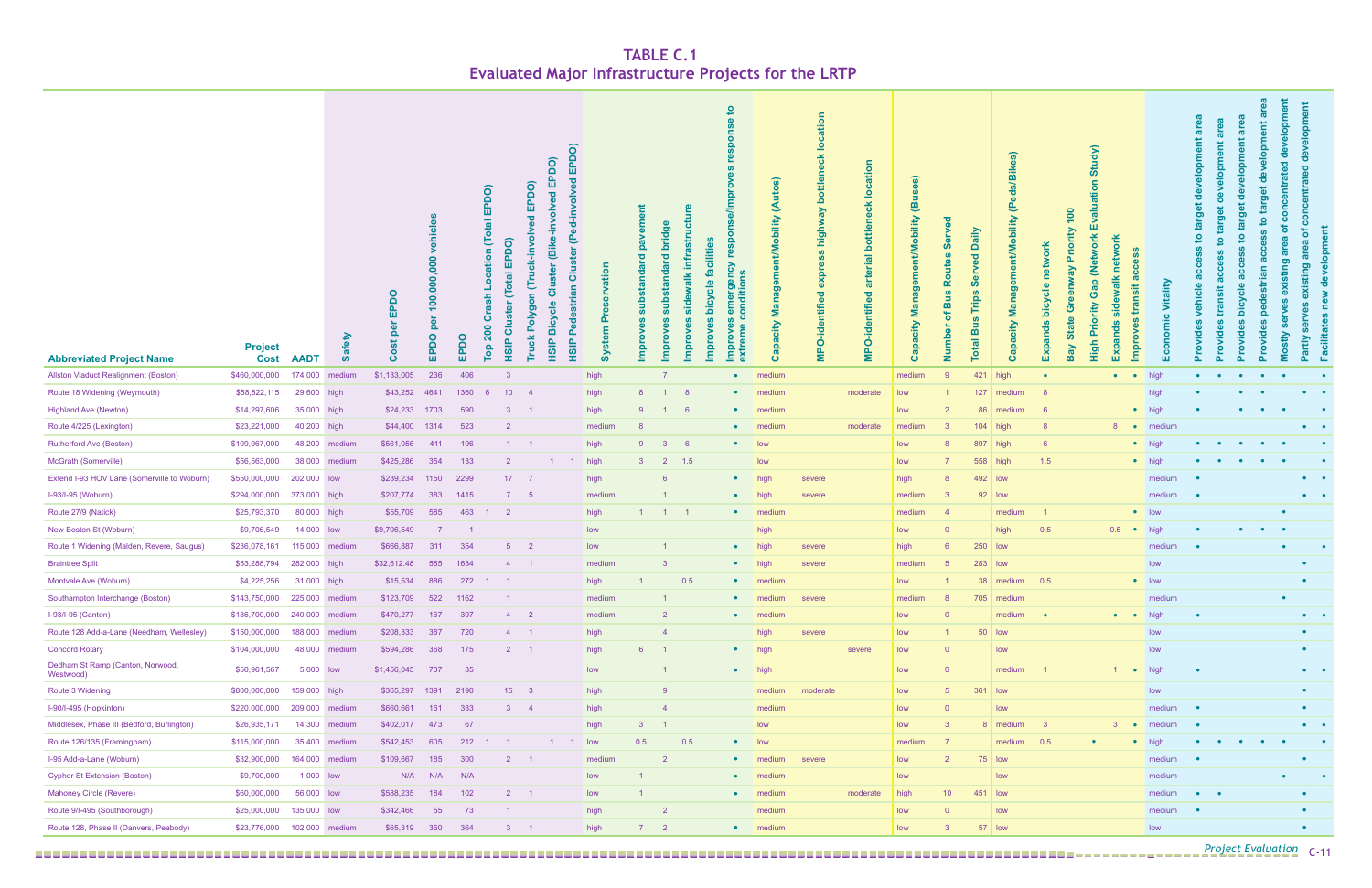| <b>Abbreviated Project Name</b>                    | <b>Project</b> | Cost AADT      | <b>Safety</b> | pod<br>面<br><u>ზ</u><br>$\overline{\mathbf{S}}$<br>$\mathbf C$ | vehicles<br>00,000,000<br>$\mathbf$<br>$\Omega$<br>EPDO | <b>Gda</b> | E<br>ô<br>EPD<br>ation<br><b>Total</b><br>$\overline{e}$<br>ഗ<br>$\mathbf C$<br>$\vec{c}$<br>$\bullet$<br>20<br>HSIP<br>Гор | (Bike<br>luster<br>$\overline{\mathbf{o}}$<br>$\frac{e}{c}$<br>ចា<br>Bicy<br>Truck<br>HSIP | $\overline{\phantom{a}}$<br>$\mathbf{d}$<br>$\mathbf c$<br>HSIP | ation<br>$\Omega$<br>stem<br>စိ | $\Omega$<br>$\overline{\mathbf{c}}$<br>़<br>Ξ | bridge<br>P<br>lmpr | о<br>δ<br>a<br>E | acilities<br><b>Iditions</b><br>cle<br>0<br>bicy<br>$\overline{5}$<br>ల<br>ഗ<br>ω<br>$\omega$<br>$\delta$<br>$\overline{\mathbf{a}}$<br>lmpr | obility<br>nage<br>$\overline{\omega}$<br>Ξ<br>acity<br>$\frac{1}{6}$<br>ت | high<br>$\overline{\sigma}$<br>ntifi<br>Ō<br>$\circ$<br>ě | ottle<br>$\mathbf{a}$<br>erial<br>$\overline{\mathbf{c}}$<br>entifi<br>후<br>$\ddot{\mathbf{O}}$<br>$\tilde{\mathbf{z}}$ | nt/Mobility<br><b>e</b><br>$\boldsymbol{\varpi}$<br>$\mathbf{\overline{a}}$<br>š<br>acity<br>Capa | m<br>ö<br>Φ<br>Numl | Daily<br>ಕ<br>$\omega$<br>ω<br>ທ<br>$\boldsymbol{a}$<br>Trips<br>$\omega$<br>Ξ<br><b>Total</b> | nt/Mobility<br>ō<br><b>Mana</b><br>Capacity | οrk<br>$\mathbf{c}$<br>bicy<br>ands<br>Exp | riority<br>$\circ$<br>$\mathbf{a}$<br>듕<br>₹<br>ap<br>ξĪ<br>Ū<br><b>State</b><br>٥<br>Bay | netw<br>$\overline{\phantom{a}}$<br>$\overline{\overline{6}}$<br>$s$ id<br><b>S</b><br>Ë<br>Expa<br>High | ÷<br>$\overline{a}$<br>$\Omega$ | Vitality<br>$\mathbf{c}$<br>$\circ$<br>ō<br>ш | $\omega$<br>$\overline{\mathbf{C}}$<br>$\circ$ | $\mathbf{c}$<br>ൕ<br>rovid | ठ<br>σ<br>യ<br>യ<br>ਣ<br>ਾ<br>rovi<br>rovi | 5                       | puisting<br>Partly | $\overline{\phantom{a}}$<br><b>Ellip</b> |
|----------------------------------------------------|----------------|----------------|---------------|----------------------------------------------------------------|---------------------------------------------------------|------------|-----------------------------------------------------------------------------------------------------------------------------|--------------------------------------------------------------------------------------------|-----------------------------------------------------------------|---------------------------------|-----------------------------------------------|---------------------|------------------|----------------------------------------------------------------------------------------------------------------------------------------------|----------------------------------------------------------------------------|-----------------------------------------------------------|-------------------------------------------------------------------------------------------------------------------------|---------------------------------------------------------------------------------------------------|---------------------|------------------------------------------------------------------------------------------------|---------------------------------------------|--------------------------------------------|-------------------------------------------------------------------------------------------|----------------------------------------------------------------------------------------------------------|---------------------------------|-----------------------------------------------|------------------------------------------------|----------------------------|--------------------------------------------|-------------------------|--------------------|------------------------------------------|
| <b>Boardman St (Boston)</b>                        | \$13,686,000   | 59,500 low     |               | N/A                                                            | N/A                                                     | N/A        |                                                                                                                             |                                                                                            |                                                                 | low                             | 0.5                                           |                     |                  | $\bullet$                                                                                                                                    | high                                                                       |                                                           | severe                                                                                                                  | medium                                                                                            | -5                  | $205$ low                                                                                      |                                             |                                            |                                                                                           |                                                                                                          |                                 | $\bullet$ medium                              | $\bullet$                                      |                            |                                            |                         | $\bullet$          |                                          |
| Walnut Street Interchange (Saugus)                 | \$19,500,000   | 136,000 medium |               | \$103,723                                                      | 140                                                     | 188        |                                                                                                                             |                                                                                            |                                                                 | low                             |                                               |                     | 0.5              | $\bullet$                                                                                                                                    | medium                                                                     |                                                           |                                                                                                                         | low                                                                                               |                     | 51                                                                                             | medium                                      | $\overline{1}$                             |                                                                                           |                                                                                                          | 0.5 • low                       |                                               |                                                |                            |                                            |                         | $\bullet$          |                                          |
|                                                    |                |                |               |                                                                |                                                         |            |                                                                                                                             |                                                                                            |                                                                 |                                 |                                               |                     |                  |                                                                                                                                              |                                                                            |                                                           |                                                                                                                         |                                                                                                   |                     |                                                                                                |                                             |                                            |                                                                                           |                                                                                                          |                                 |                                               |                                                |                            |                                            |                         |                    |                                          |
| <b>Bridge St (Salem)</b>                           | \$16,613,152   |                | 17,800 medium | \$117,824                                                      | 800                                                     | 141        |                                                                                                                             |                                                                                            |                                                                 | medium                          | $\overline{1}$                                |                     | 0.5              |                                                                                                                                              | low                                                                        |                                                           |                                                                                                                         | low                                                                                               | 5 <sup>5</sup>      | $133$ low                                                                                      |                                             |                                            |                                                                                           |                                                                                                          |                                 | • medium                                      |                                                |                            |                                            | $\bullet$ . $\bullet$ . |                    |                                          |
| Route 1/16 (Chelsea, Revere)                       | N/A            | 40,200 low     |               | N/A                                                            | 193                                                     | 77         | $\overline{2}$                                                                                                              | $\overline{1}$                                                                             |                                                                 | high                            | 5.25                                          |                     |                  | $\bullet$                                                                                                                                    | low                                                                        |                                                           | moderate                                                                                                                | low                                                                                               | $\overline{2}$      | $75$ low                                                                                       |                                             |                                            |                                                                                           |                                                                                                          |                                 | medium                                        | $\bullet \qquad \bullet$                       |                            |                                            | $\bullet$               |                    |                                          |
| I-95 Capacity Improvements (Lynnfield,<br>Reading) | \$198,443,000  | 157,000 low    |               | \$187,742                                                      | 680                                                     | 1057       | $6^{\circ}$                                                                                                                 | $\overline{1}$                                                                             |                                                                 | low                             |                                               |                     |                  | $\bullet$                                                                                                                                    | high                                                                       | severe                                                    |                                                                                                                         | low                                                                                               | $\overline{0}$      |                                                                                                | low                                         |                                            |                                                                                           |                                                                                                          |                                 | medium                                        | $\bullet$                                      |                            |                                            |                         |                    | $\bullet \qquad \bullet$                 |
| I-290/495 (Hudson, Marlborough)                    | \$100,000,000  | 162,500        | medium        | \$334,448                                                      | 186                                                     | 299        | $2^{\circ}$                                                                                                                 | $\overline{1}$                                                                             |                                                                 | high                            | $2^{\circ}$                                   | - 1                 |                  |                                                                                                                                              | low                                                                        |                                                           |                                                                                                                         | low                                                                                               | $\Omega$            |                                                                                                | low                                         |                                            |                                                                                           |                                                                                                          |                                 | low                                           |                                                |                            |                                            |                         |                    |                                          |
| Route 1A/16 (Revere)                               | N/A            | 36,700 low     |               | N/A                                                            | 39                                                      | 14         | 3 <sup>7</sup>                                                                                                              | $\overline{1}$                                                                             |                                                                 | medium                          | 1.5                                           |                     |                  | $\bullet$                                                                                                                                    | low                                                                        |                                                           | severe                                                                                                                  | low                                                                                               | 9                   | 416 low                                                                                        |                                             |                                            |                                                                                           |                                                                                                          |                                 | medium                                        | $\bullet$                                      |                            |                                            |                         |                    |                                          |
| Brimbal Ave, Phase II (Beverly)                    | \$23,000,000   | 73,500 low     |               | \$383,333                                                      | 82                                                      | 60         |                                                                                                                             |                                                                                            |                                                                 | medium                          |                                               |                     |                  | $\bullet$ .<br><br><br><br><br>                                                                                                              | low                                                                        |                                                           |                                                                                                                         | low                                                                                               |                     |                                                                                                | low                                         |                                            |                                                                                           |                                                                                                          |                                 | medium                                        | $\mathcal{L}^{\mathcal{L}}$ .                  |                            |                                            |                         |                    | $\bullet$ . $\bullet$                    |
| I-90/Interchange 17 (Newton)                       | \$4,000,000    | 141,000 medium |               | \$8,677                                                        | 330                                                     | 461        | $\overline{4}$                                                                                                              |                                                                                            |                                                                 | 1 low                           |                                               | $3\qquad 0.5$       |                  | $\bullet$ .<br><br><br><br><br>                                                                                                              | medium                                                                     | severe                                                    |                                                                                                                         | low                                                                                               | 12 <sup>7</sup>     | 528 low                                                                                        |                                             |                                            |                                                                                           |                                                                                                          |                                 | low                                           |                                                |                            |                                            |                         | $\bullet$          |                                          |
| 128 Capacity Improvements (Peabody)                | \$24,634,000   | 110,000 low    |               | \$98,536                                                       | 230                                                     | 250        | $\overline{2}$                                                                                                              |                                                                                            |                                                                 | low                             |                                               | $\sim$ 1            |                  | $\bullet$                                                                                                                                    | high                                                                       | severe                                                    |                                                                                                                         | low                                                                                               |                     |                                                                                                | $36$ low                                    |                                            |                                                                                           |                                                                                                          |                                 | low                                           |                                                |                            |                                            |                         | $\bullet$          |                                          |
| <b>Riverside Ramp (Newton)</b>                     | N/A            | 23,500 low     |               | N/A                                                            | $\overline{a}$                                          |            | $\overline{2}$                                                                                                              |                                                                                            |                                                                 | low                             |                                               |                     |                  |                                                                                                                                              | low                                                                        | moderate                                                  |                                                                                                                         | low                                                                                               | $\overline{1}$      | $20$ low                                                                                       |                                             |                                            |                                                                                           |                                                                                                          |                                 | • medium                                      | $\bullet$                                      |                            |                                            |                         |                    | $\bullet \qquad \bullet$                 |

### **TABLE C.1 (Cont.) Evaluated Major Infrastructure Projects for the LRTP**